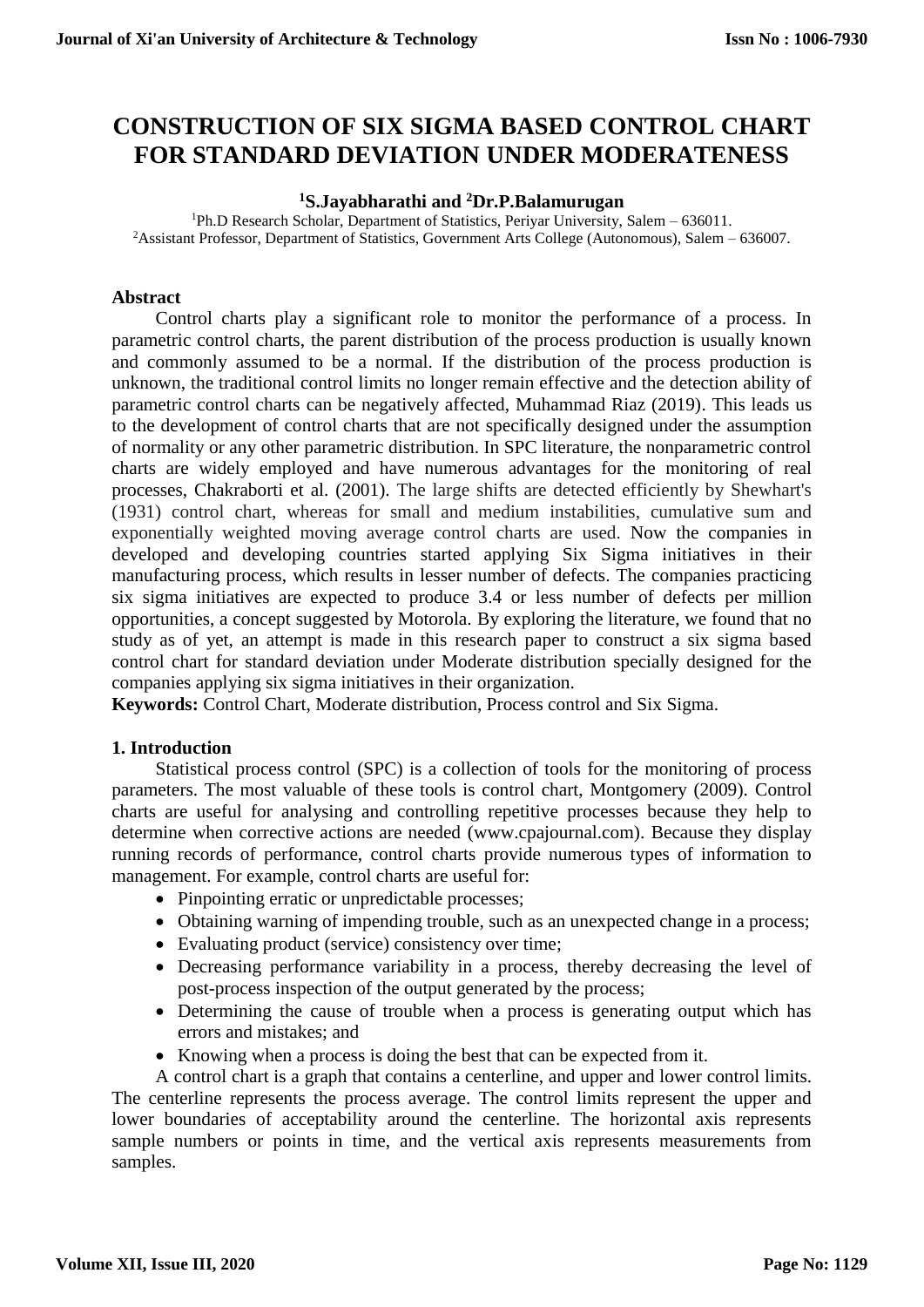Control charts are usually based on data collected from samples of a process. After a sufficient number of samples are drawn and the data is plotted on a control chart, the stability of the process is evaluated (www.cpajournal.com). A process which is stable is deemed to be "in control" whereas an "out of control" process is unstable, and therefore, unpredictable. The companies, which are practicing Six Sigma, are expected to produce 3.4 or less number of defects per million opportunities. Radhakrishnan and Sivakumaran (2008) used the concept of six sigma in the construction of sampling plans such as single, double and repetitive group sampling plans indexed through Six Sigma Quality Levels (SSQLs) with Poisson distribution as the base line distribution. Radhakrishnan (2009) suggested single sampling plan indexed through Six Sigma quality levels (SSQLs) based on Intervened Random Effect Poisson Distribution and Weighted Poisson Distribution as the base line distributions. Radhakrishnan and Balamurugan (2016) constructed control chart for standard deviation based on Six Sigma. The control charts originated by W.A. Shewhart (1931) was based on 3 sigma control limits. If the same charts are used for the products of the companies which adopt six sigma initiatives in the process, then no point will fall outside the control limits because of the improvement in the quality. So a separate control chart is required to monitor the outcomes of the companies, which adopt six sigma initiatives. In this research article an attempt is made to construct a six sigma based control chart for standard deviation under Moderate distribution.

#### **2. Assumptions for the study**

- Production managers involved in the study will be willing and able to learn the principles of evaluating control charts.
- Production managers involved in the study will have adequate knowledge and experience to make adjustments to an activity to improve the productivity of a process based on the data conveyed in the control charts.
- The activities to be studied will feature crews comprised of the same laborers and operators during the pre-intervention and intervention periods.

#### **3. Conditions for application**

- Six sigma based control limits will be used if the distribution is found to be Moderate.
- Companies adopt the concept of Six sigma based control limits using process capability under Moderate distribution in its processes.

#### **4. Moderate distribution**

Desai (2011) has developed moderate distribution, an alternative of normal distribution. In this distribution mean  $\mu$  and mean deviation  $\delta$  are parameters. Suppose the probability distribution function of a distribution of a random variable X is defined as,

$$
f(x) = \frac{1}{\pi \delta} e^{-\frac{1}{\pi} \left(\frac{X-\mu}{\delta}\right)^2}, \ -\infty < X < \infty, \ \delta > 0
$$

Suppose,  $X \sim M(\mu, \delta)$ , then the variable Z is defined as,

$$
Z=\frac{X-\mu}{\delta},
$$

has the probability distribution function defined as,

$$
g(Z) = \frac{1}{\pi} e^{-\frac{1}{\pi}Z^2}, \quad -\infty < Z < \infty,
$$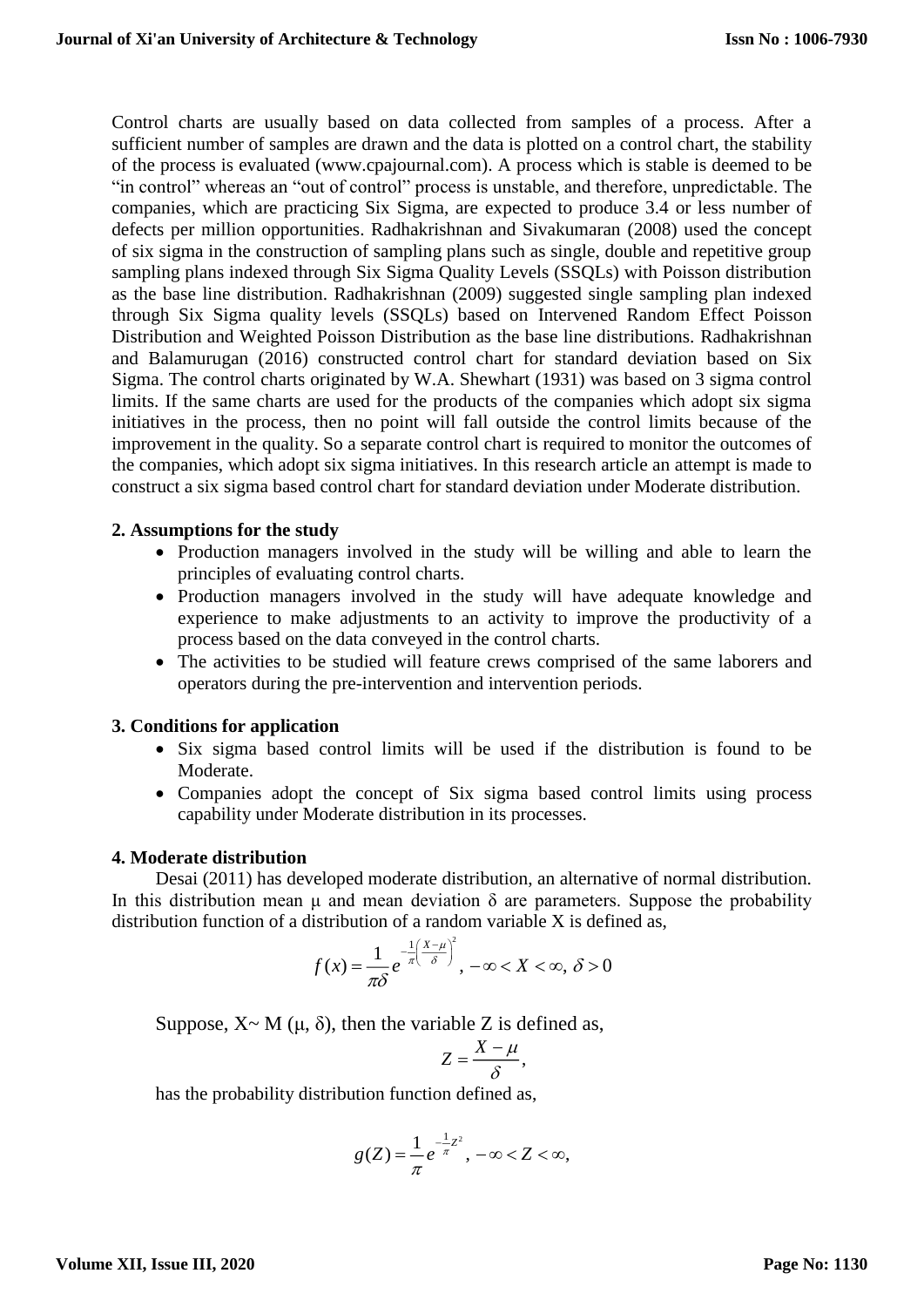And this variable Z may be called standard moderate variate. Also, its distribution may be called standard moderate distribution.

## **5. Construction of six sigma based control chart for standard deviation under Moderate distribution**

Fix the tolerance level (TL) and process capability  $(C<sub>P</sub>)$  to determine the process standard deviation ( $\sigma_{MD:6\sigma}$ ).

Apply the value of  $\sigma_{MD:6\sigma}$  in the control limits  $\bar{S} \pm \left| B_{MD:6\sigma} \sqrt{(1 - c_4^2)} \right|$  $\overline{S} \pm \left[ B_{\text{MD:6}\sigma} \sqrt{\left(1 - c_{4}^{2}\right)} \right] \sigma_{\text{MD:6}\sigma}$ , , to get the six sigma based control limits for standard deviation under Moderate distribution.

The value of  $A_{MD:6\sigma}$  is obtained using  $P(Z \le Z_{6\sigma}) = 1 - \alpha_1, \alpha_1 = 3.4 \times 10^{-6}$  and z is a standard moderate variate.

For a specified TL and C<sub>P</sub> of the process, the value of  $\sigma$  (termed as  $\sigma_{MD:6\sigma}$ ) is calculated from  $c_p = \frac{1}{6}$  $c_{n} = \frac{TL}{L}$  $=\frac{12}{6\sigma}$  using a JAVA Script for various combinations of TL and C<sub>P</sub>.

The six sigma based control limits for standard deviation under Moderate distribution are

$$
\begin{aligned}\n\text{UCL}_{MD:6\sigma} &= \overline{S} + \left[ B_{MD:6\sigma} \sqrt{\left(1 - c_4^2\right)} \right] \sigma_{MD:6\sigma} \\
\text{CL}_{MD:6\sigma} &= \overline{S} \\
\text{LCL}_{MD:6\sigma} &= \overline{S} - \left[ B_{MD:6\sigma} \sqrt{\left(1 - c_4^2\right)} \right] \sigma_{MD:6\sigma} \\
&= \frac{\overline{S}}{\underline{S}}\n\end{aligned}
$$

where  $\sigma_{MD:6\sigma}$  is in place of  $c_4$  in 3 – Sigma control limits

#### **6. Example**

The example provided by Gupta (2001, Page No. 122) is considered here. The following data (mm) is indicated the quality characteristic was the depth of the keyway in shafting.

| <b>Shafting</b>                        |      |             |                     |       |       |                                                 |              |       |                 |                 |  |
|----------------------------------------|------|-------------|---------------------|-------|-------|-------------------------------------------------|--------------|-------|-----------------|-----------------|--|
| <b>Product: Shafts</b>                 |      |             |                     |       |       | Dept. No: M/c-999,                              | <b>Order</b> |       |                 |                 |  |
| <b>No: 1A/PEC: 118</b>                 |      |             |                     |       |       |                                                 |              |       |                 |                 |  |
| <b>Characteristic: Depth of keyway</b> |      |             |                     |       |       | <b>Special Instructions: Measurements to be</b> |              |       |                 |                 |  |
| Coded<br>from                          |      |             |                     |       |       |                                                 |              |       |                 |                 |  |
| 6.00 mm.                               |      |             |                     |       |       |                                                 |              |       |                 |                 |  |
| Unit of measure: mm.                   |      |             |                     |       |       |                                                 |              |       |                 |                 |  |
| Sub                                    | Date | <b>Time</b> | <b>Measurements</b> |       |       |                                                 | Average      | Range | <b>Standard</b> | <b>Comments</b> |  |
| group                                  |      |             |                     |       |       |                                                 |              |       | deviation       |                 |  |
| <b>Number</b>                          |      |             |                     |       |       |                                                 |              |       |                 |                 |  |
|                                        |      |             | $X_1$               | $X_2$ | $X_3$ | $X_4$                                           |              |       |                 |                 |  |
| 1                                      | 23/6 | 8:50        | 35                  | 40    | 32    | 33                                              | 6.35         | 0.08  | 0.031           |                 |  |
| $\overline{2}$                         |      | 11:30       | 46                  | 37    | 36    | 41                                              | 6.40         | 0.10  | 0.042           |                 |  |
| 3                                      |      | 1:45        | 34                  | 34    | 40    | 34                                              | 6.30         | 0.06  | 0.023           | <b>New</b>      |  |
|                                        |      |             |                     |       |       |                                                 |              |       |                 | Operator        |  |

| Table 1: Measurements of Quality Characteristics for Depth keyway in |
|----------------------------------------------------------------------|
| <b>Shafting</b>                                                      |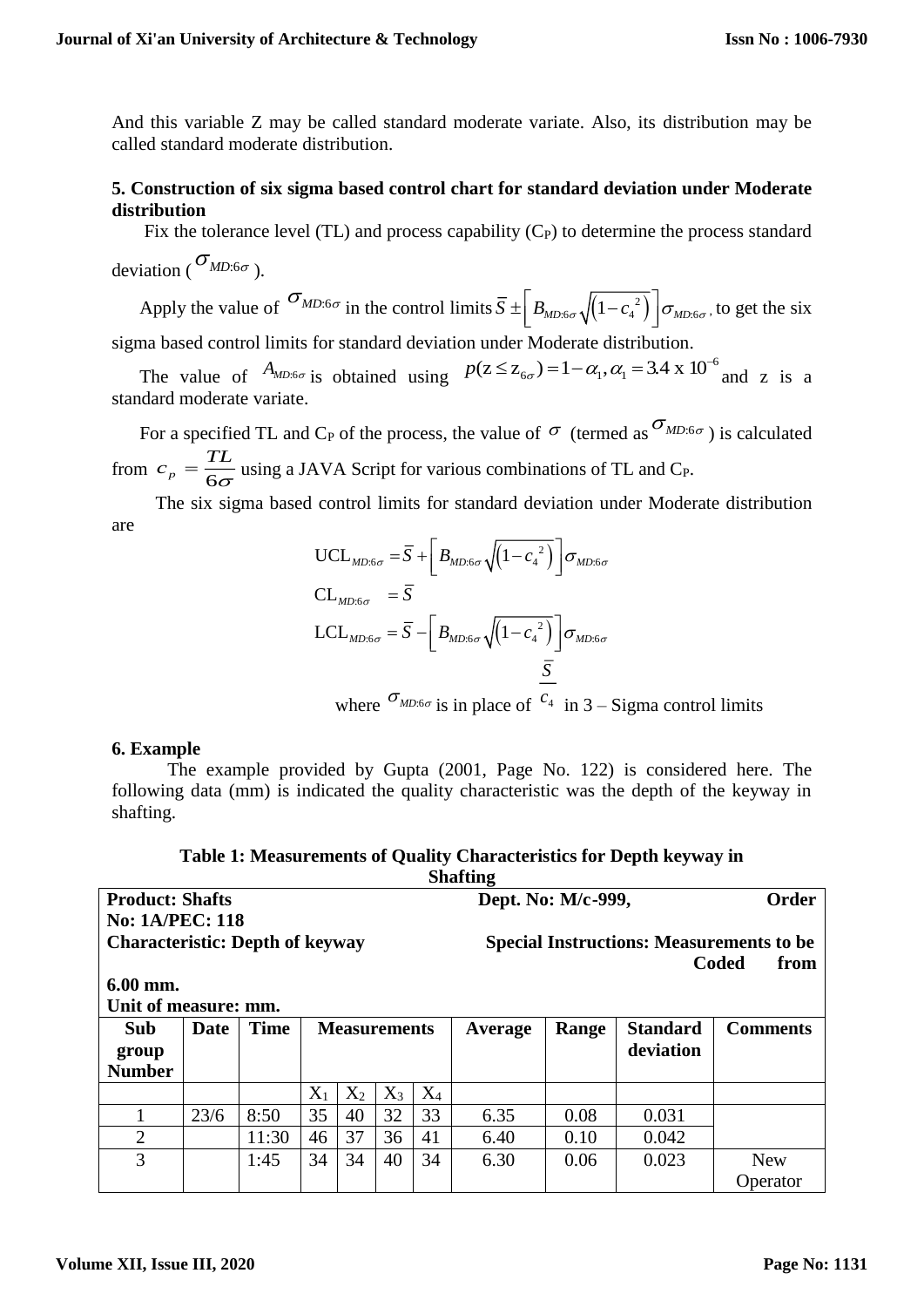| $\overline{4}$                                              |      | 3:45  | 69 | 64 | 68 | 59 | 6.65   | 0.10 | 0.045 | Temporary  |
|-------------------------------------------------------------|------|-------|----|----|----|----|--------|------|-------|------------|
| $\overline{5}$                                              |      | 4:20  | 38 | 34 | 44 | 40 | 6.39   | 0.10 | 0.042 | Operator   |
| 6                                                           | 27/6 | 8:35  | 42 | 41 | 43 | 34 | 6.40   | 0.09 | 0.042 | <b>New</b> |
|                                                             |      |       |    |    |    |    |        |      |       | Operator   |
| $\overline{7}$                                              |      | 9:00  | 44 | 41 | 41 | 46 | 6.43   | 0.05 | 0.021 |            |
| 8                                                           |      | 9:40  | 33 | 41 | 38 | 36 | 6.37   | 0.08 | 0.032 |            |
| 9                                                           |      | 1:30  | 48 | 52 | 49 | 51 | 6.50   | 0.04 | 0.016 |            |
| 10                                                          |      | 2:50  | 47 | 43 | 36 | 42 | 6.42   | 0.11 | 0.043 |            |
| 11                                                          | 28/6 | 8:30  | 38 | 41 | 39 | 38 | 6.39   | 0.03 | 0.012 |            |
| 12                                                          |      | 1:35  | 37 | 37 | 41 | 37 | 6.38   | 0.04 | 0.017 |            |
| 13                                                          |      | 2:25  | 40 | 38 | 47 | 35 | 6.40   | 0.12 | 0.044 |            |
| 14                                                          |      | 2:35  | 38 | 39 | 45 | 42 | 6.41   | 0.07 | 0.025 |            |
| 15                                                          |      | 3:55  | 50 | 42 | 43 | 45 | 6.45   | 0.08 | 0.031 |            |
| 16                                                          | 29/6 | 8:25  | 33 | 35 | 29 | 39 | 6.34   | 0.10 | 0.041 |            |
| 17                                                          |      | 9:25  | 41 | 40 | 29 | 34 | 6.36   | 0.12 | 0.048 |            |
| 18                                                          |      | 11:00 | 38 | 44 | 28 | 58 | 6.42   | 0.30 | 0.109 | Damaged    |
|                                                             |      |       |    |    |    |    |        |      |       | oil Line   |
| 19                                                          |      | 2:35  | 33 | 32 | 37 | 38 | 6.35   | 0.06 | 0.025 |            |
| 20                                                          |      | 3:15  | 56 | 55 | 45 | 48 | 6.51   | 0.11 | 0.044 | <b>Bad</b> |
|                                                             |      |       |    |    |    |    |        |      |       | Material   |
| 21                                                          | 30/6 | 9:35  | 38 | 40 | 45 | 37 | 6.40   | 0.08 | 0.031 |            |
| 22                                                          |      | 10:20 | 39 | 42 | 35 | 40 | 6.39   | 0.07 | 0.025 |            |
| 23                                                          |      | 11:35 | 42 | 39 | 39 | 36 | 3.39   | 0.06 | 0.021 |            |
| 24                                                          |      | 2:00  | 43 | 36 | 35 | 38 | 6.38   | 0.08 | 0.031 |            |
| 25                                                          |      | 4:25  | 39 | 38 | 43 | 44 | 6.41   | 0.06 | 0.025 |            |
| <b>Total</b>                                                |      |       |    |    |    |    | 160.25 | 2.19 | 1.006 |            |
| $\sum \overline{X}_i = 160.25$<br>$R = 2.19$<br>$s = 1.006$ |      |       |    |    |    |    |        |      |       |            |

$$
\overline{S} = \frac{\sum s_i}{N} = \frac{1.006}{25} = 0.041
$$

# **6.1 Construction of control limits (3) for standard deviation**

The 3–Sigma control limits suggested by Shewhart (1931) for standard deviation are

$$
\overline{S} \pm \left[3 \times \sqrt{\left(1 - c_4^2\right)}\right] \left(\frac{\overline{S}}{c_4}\right)
$$
  
\n
$$
UCL_{3\sigma} = \overline{S} + \left[3 \times \sqrt{\left(1 - c_4^2\right)}\right] \left(\frac{\overline{S}}{c_4}\right)
$$
  
\n
$$
= 0.041 + \left[3 \times \sqrt{\left(1 - 0.9213^2\right)}\right] \left(\frac{0.041}{0.9213}\right)
$$
  
\n= 0.093mm  
\nCentral line  $CL_{3\sigma} = \overline{S}$   
\n= 0.041mm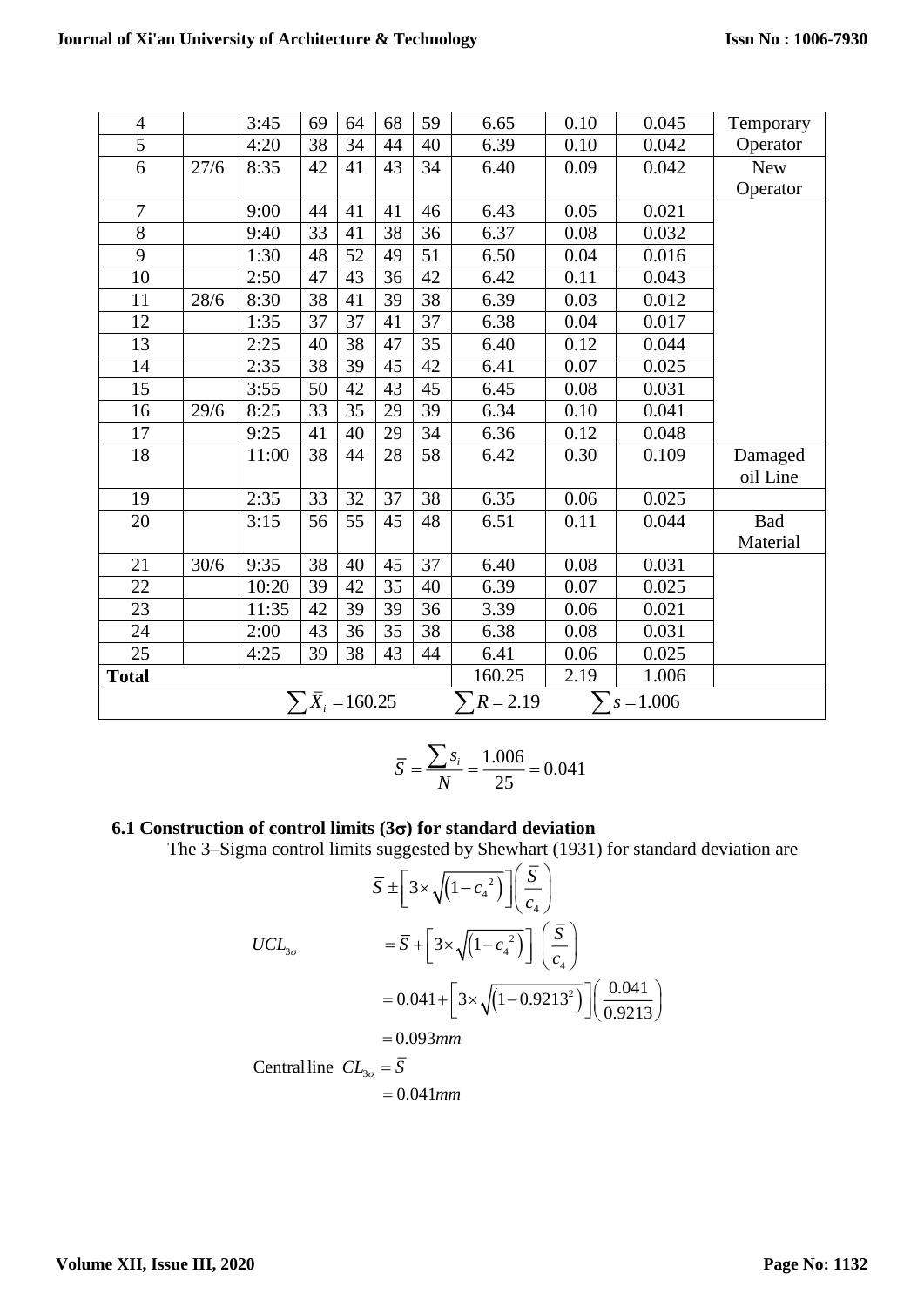

**Figure 1: 3 based control limits for standard deviation**

From the resulting Figure 1, it is clear that the process does not exhibit statistical control since the sub group number 18 goes above the upper control limit.

## **6.2 Six sigma based control limits for standard deviation under Moderate distribution**

For a given TL=0.097 and C<sub>p</sub>=1.5, the value of  $\sigma_{MD:6\sigma}$  can be obtained as 0.011 and the value of  $z_{6\sigma}$  obtained from the Moderate distribution as 5.64 and hence, the value of  $B_{MD:6\sigma}$  is obtained as 5.64.

The six sigma based standard deviation chart under Moderate distribution for a specified TL,  $A_{MD:6\sigma}$  and n is  $\overline{S} \pm \left| B_{MD:6\sigma} \sqrt{(1 - c_4^2)} \right|$  $\overline{S} \pm \left[ B_{MD:6\sigma} \sqrt{\left(1 - c_4^2\right)} \right] \sigma_{MD:6\sigma}$  w with  $\text{UCL}_{\textit{MD:6\sigma}} = \overline{S} + \left| B_{\textit{MD:6\sigma}} \sqrt{\left(1\!-\!c_{\textit{4}}^{\text{ 2}}\right)} \right. \left| \sigma_{\textit{MD:6\sigma}} \right.$  $\text{UCL}_{MD:6\sigma} = 0.041 + \left[ 5.64 \times \sqrt{\left(1 - 0.9213^2\right)} \right] 0.011 = 0.065$  ${\rm LCL}_{_{MD: 6\sigma}} = \overline S - \left\vert \right. B_{_{MD: 6\sigma}} \sqrt{\left(1 - {c_4}^2\right)} \, \left\vert \sigma_{_{MD: 6\sigma}} \right\vert$ LCL<sub>MD:6 $\sigma$ </sub> = 0.041 –  $\left[5.64 \times \sqrt{(1 - 0.9213^2)}\right]$  0.011 = 0.017  $CL_{MD:6\sigma} = S$   $= 0.041$  $=\overline{S}+\left[B_{MD:6\sigma}\sqrt{\left(1-c_A^{-2}\right)}\,\right]$  $=$   $\mathbf{S}$   $=$  $=\overline{S}-\left[\,B_{\scriptscriptstyle MD:6\sigma}\sqrt{\left(1-{c_{\scriptscriptstyle 4}}^2\right)}\,\right]$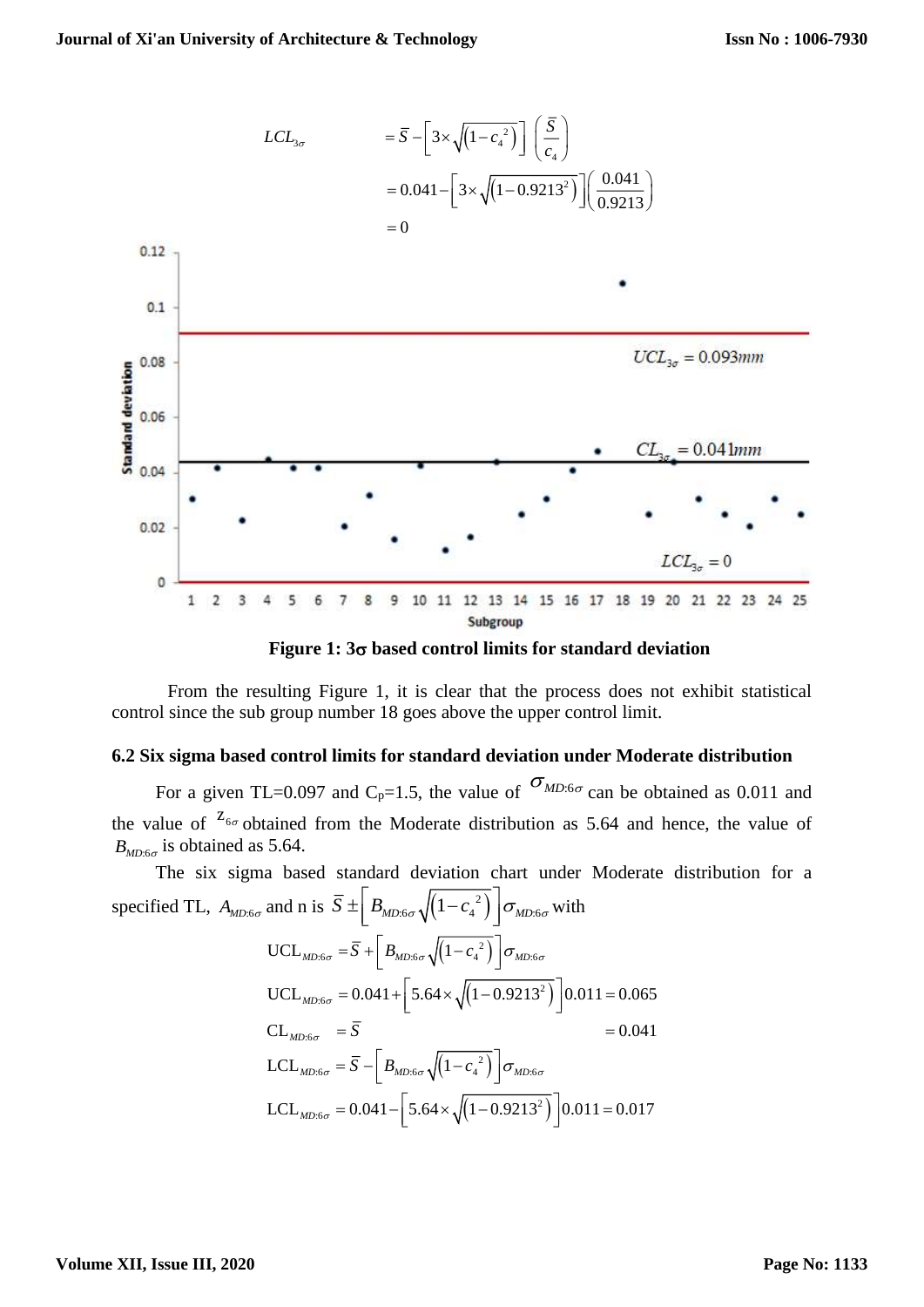

**Figure 2: Six sigma based control limits for standard deviation under MD**

From the resulting Figure 2, it is clear that the process does not exhibit statistical control since the sub group numbers 9 and 11 goes below the lower control limit. It is found from the Figures 1 and 2, the process is in Statistical control when  $3\sigma$  control limits are used and the process is not in statistical control when Six Sigma based control limits are adopted. It is clear that the product/service is not in good quality as expected using Six Sigma initiatives, so a correction is needed in the process/system.

#### **7. Conclusion**

In this paper, a procedure is given to construct a six sigma based control chart for standard deviation under Moderate distribution with an example. It is found that the process is in control even when six sigma initiatives are adopted but it is very clear from the comparison that when the process is centered with reduced variation than the  $3\sigma$  control limits, which indicate that the process is not in the level it was expected. So a correction in the process is very much required to reduce the variations. The charts suggested in this research paper will be very useful for the companies practicing six sigma initiatives under Moderate distribution in their process. These charts will replace the existing Shewhart (1931) control charts in future when all the companies started implementing six sigma initiatives under Moderate distribution in their organization.

#### **References**

- 1. Chakraborti S, Van der Lann, Bakir S.T (2001). 'Nonparametric control charts: An overview and some results', Journal of Quality Technology, Vol. 33, pp.304–315.
- 2. Desai J.M (2011). 'Alternatives of Normal distribution and its related distributions in which mean and mean deviation are the pivotal parameters and their application', Veer Narmad South Gujarat University, Surat.
- 3. Montgomery D.C (2009). 'Introduction to Statistical Quality Control', 6th Edition, Wiley, New York.
- 4. Muhammad Riaz, Muhammad Abid, Hafiz Zafar Nazir and Saddam Akber Abbas (2019). 'An enhanced nonparametric EWMA sign control chart using sequential mechanism', PLOS ONE, pp.1-15.